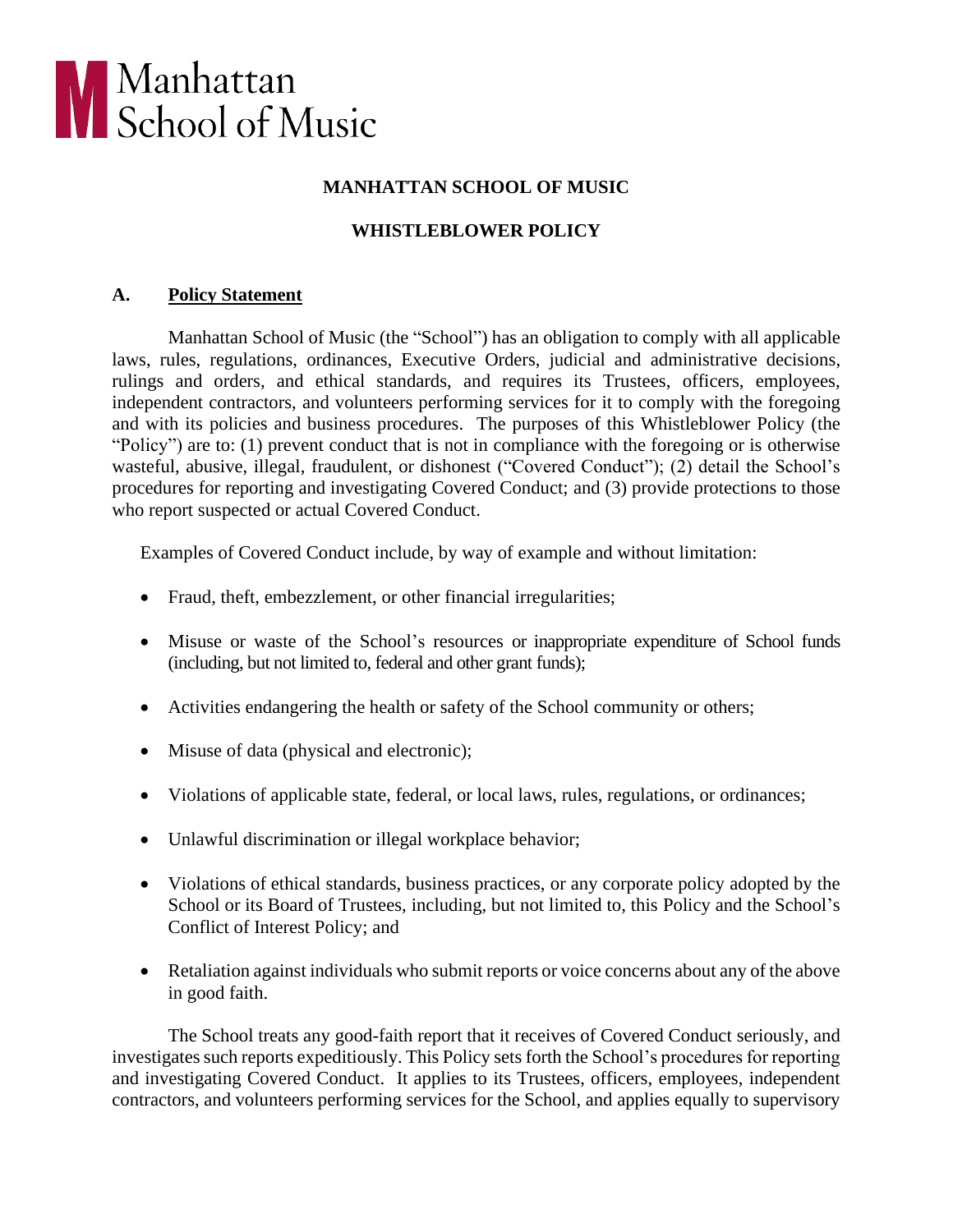and non-supervisory personnel. The protections provided under this Policy also extend to the School's students, who are encouraged to report suspected Covered Conduct. Nothing in this Policy shall in any way prevent the School from acting in any manner that is consistent with its responsibilities under any applicable law with respect to any Covered Conduct, nor shall anything herein modify, replace or supplant any obligation that any individual has any other policy of the School.

Any questions regarding this Policy should be directed to the School's Vice President for Administration and Human Relations.

## **B. Policy and Procedures for Reporting Covered Conduct**

If any individual subject to the requirements of this Policy observes, learns, or in good faith suspects that the School, or any of its Trustees, officers, employees, independent contractors, or volunteers performing services for the School, have engaged in Covered Conduct, he or she must report such Covered Conduct immediately in accordance with the procedures in this Policy. The School encourages individuals who submit reports to identify themselves, with the assurance that the School will endeavor to handle such reports confidentially, to the extent consistent with applicable law and the School's investigatory procedures. However, reports may also be made anonymously.

The School has established the procedures set forth below for the submission, investigation, and resolution of reports of Covered Conduct.

## **1. Reporting Process**

Any individual may submit a report of Covered Conduct using one of the following methods, as applicable:

- (i) By speaking or writing to an employee's superior or supervisor (to the extent he or she is not involved in the Covered Conduct).
- (ii) By speaking or writing to the School's Vice President for Administration and Human Relations.
- (iii) By submitting a report by email to cmatos@msmnyc.edu.
- (iv) Any report related to conduct of the Vice President for Administration and Human Relations, or which might for any reason not appropriately be made to the Vice President for Administration and Human Relations, should be directed to the School's Chief Financial Officer.
- (v) Any report related to conduct of the School's President should be directed to the Chair of the Governance and Nominations Committee (the "Committee") of the School's Board of Trustees.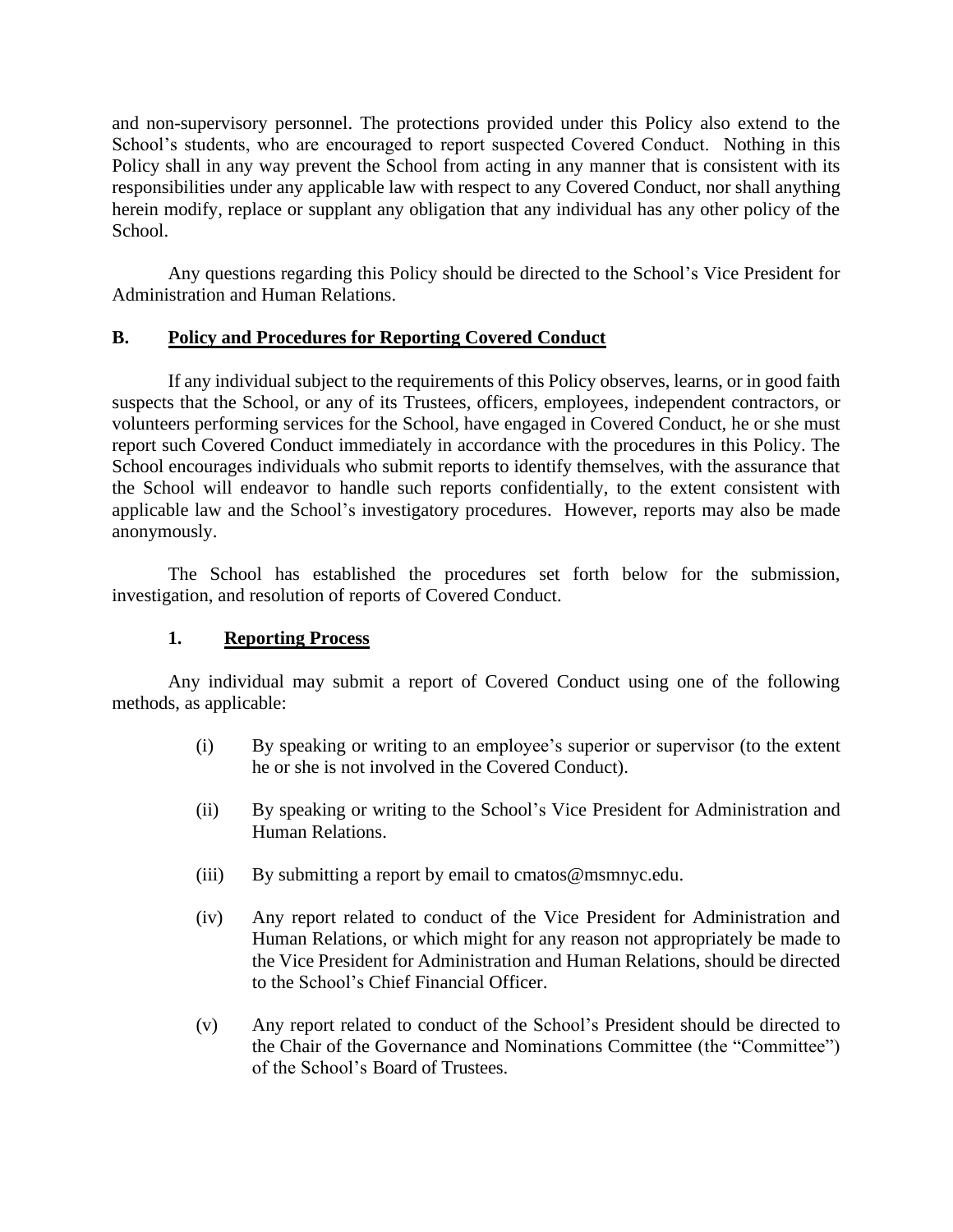(vi) In addition, any report regarding financial misconduct or inappropriate expenditure(s) of funds (including, but not limited to, grant funds), questionable internal controls, accounting practices, or auditing matters, may be made by sending a sealed letter to the Chair of the Committee.

If a person is not comfortable with any of the foregoing, a report of the matter may be made by sending a sealed letter to the President of the School.

Contact information for those to whom a report may be made is included at the end of this Policy. For your convenience, there is a form attached as Appendix A to this Policy that can be used to make any report involving Covered Conduct. (*See* Appendix A).

Reports should include, to the extent possible, a detailed description of the Covered Conduct, the name(s) of the individual(s) involved, relevant dates, the identity of any witnesses, and any documentation supporting the report. The person receiving a report under this Policy shall be referred to as the "Recipient."

If an individual submitting a report identifies him- or herself and provides contact information, the Recipient will acknowledge receipt of the report upon request of the reporting individual.

After a report is made, the Recipient shall be available to the reporting individual to answer questions about or to explain this Policy and its procedures.

## **2. Investigation**

The report shall be reviewed by the Recipient with appropriate members of administration and/or the Committee (the "Reviewing Authorities") and legal counsel, as appropriate. Generally, the composition of the Reviewing Authorities shall be determined in light of the nature of the reported Covered Conduct and the individuals involved. The Reviewing Authorities shall undertake or cause to be undertaken such investigation as they deem appropriate, taking into consideration all relevant facts and circumstances.

The subject(s) of the report may be notified of the investigation, if the Reviewing Authorities deem it appropriate, unless prohibited by law.

The School expects full cooperation by all individuals in the investigation of a report. An employee's failure to participate or otherwise cooperate in an investigation may result in disciplinary action, up to and including termination of employment.

### **3. Resolution**

When the investigation is concluded, the Reviewing Authorities will determine if any disciplinary action, up to and including termination of employment, and/or other corrective measures are required or otherwise warranted, which may include reporting the findings of the investigation to appropriate law or governmental authorities. Any person who is the subject of a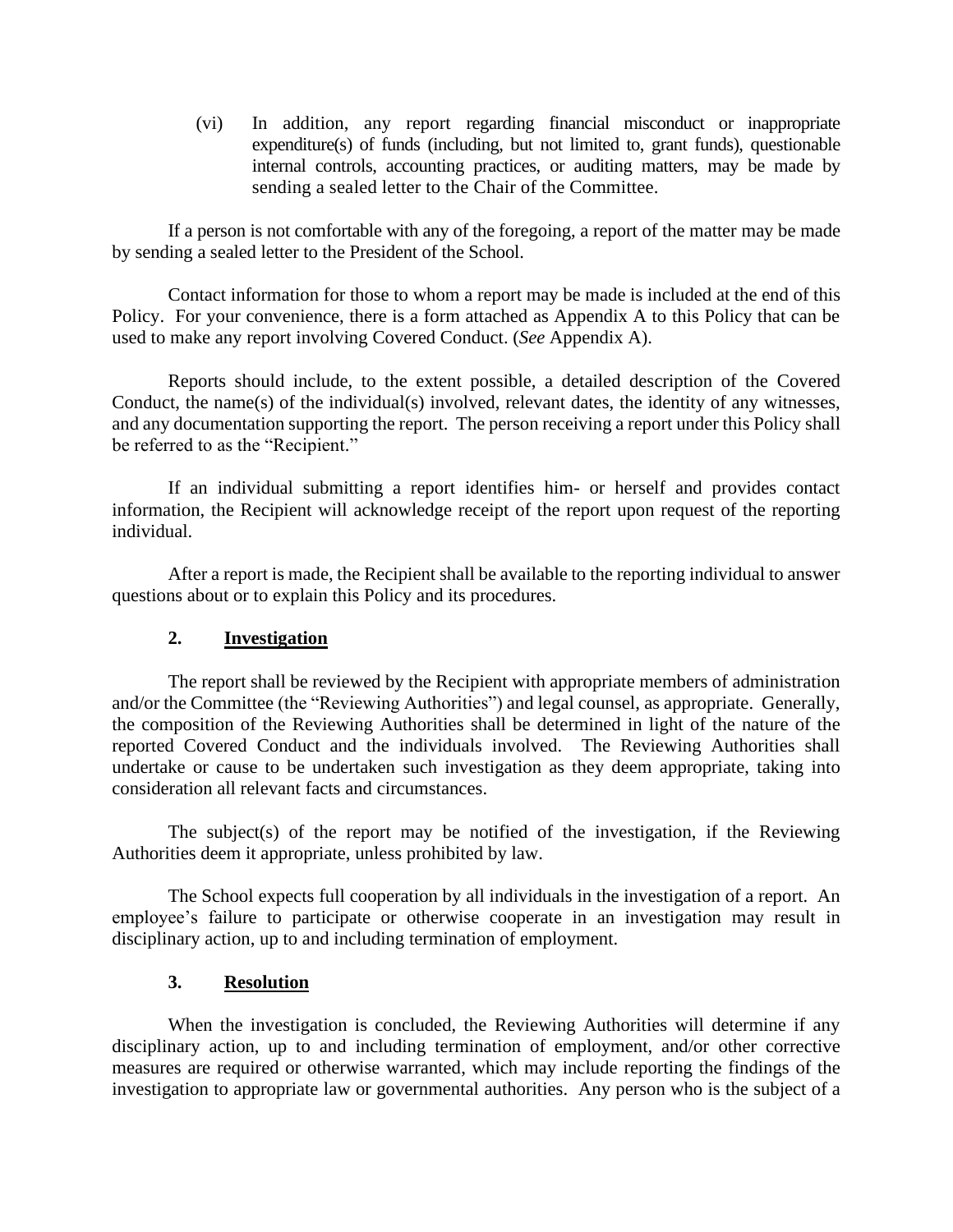report under this Policy shall not be present at or participate in any deliberation, voting or other decision-making on any matter relating to such report, provided that nothing shall prohibit the Reviewing Authorities from requesting that the person who is the subject of the report present information as background or answer questions prior to such decision-making.

If, when the investigation is concluded, it is not established that Covered Conduct has occurred, the investigation will be closed. Any reports of Covered Conduct that are made in bad faith may result in disciplinary action, up to and including termination of employment and/or other appropriate corrective measures.

If the identity of the person making the report is known, the Reviewing Authorities may inform him or her of the resolution, if the Reviewing Authorities determine that it is appropriate. If the Reviewing Authorities deem it appropriate and/or the circumstances so require, the subject(s) of the report may be notified of the resolution.

## **4. Report to the Committee**

At the request of the Chair of the Committee, but not less than semi-annually, the President shall inform the Committee of: (a) all new reports received and reports still open at the time of the Committee meeting, regardless of when made (including reports of minor matters or reports that are ultimately found to be without merit); (b) the results of all investigations of which the Committee has not been informed previously; and (c) the disposition of all reports of which the Committee has not been informed previously.

The Committee shall review, and have custody of, all reports, investigations, and resolutions. Notwithstanding the foregoing, the President (and any other Trustee who is an employee) may not participate in any board or committee deliberations or voting relating to administration of this Policy.

## **5. Non-Retaliation**

No individual, including current and former employees and independent contractors, Trustees and volunteers, shall suffer intimidation, harassment, discrimination, retaliation, or adverse employment<sup>1</sup> or academic consequences for making a good-faith or reasonable report of Covered Conduct (whether pursuant to this section B.1. of this Policy or otherwise in a manner which is protected under Section 740 of the New York State Labor Law) or for their participation in any internal or governmental investigation of a report of Covered Conduct. Retaliation against any person on one or both of these bases is a violation of this Policy, and anyone who so retaliates is subject to disciplinary action, up to and including termination of employment.

<sup>&</sup>lt;sup>1</sup> New York law includes among prohibited retaliatory actions the following, without limitation: (i) adverse employment actions or threats to take such adverse employment actions against an employee in the terms of conditions of employment including but not limited to discharge, suspension, or demotion; (ii) actions or threats to take such actions that would adversely impact a former employee's current or future employment; or (iii) threatening to contact or contacting United States immigration authorities or otherwise reporting or threatening to report an employee's suspected citizenship or immigration status or the suspected citizenship or immigration status of an employee's family or household member, as defined in subdivision two of section four hundred fifty-nine-a of the social services law, to a federal, state, or local agency.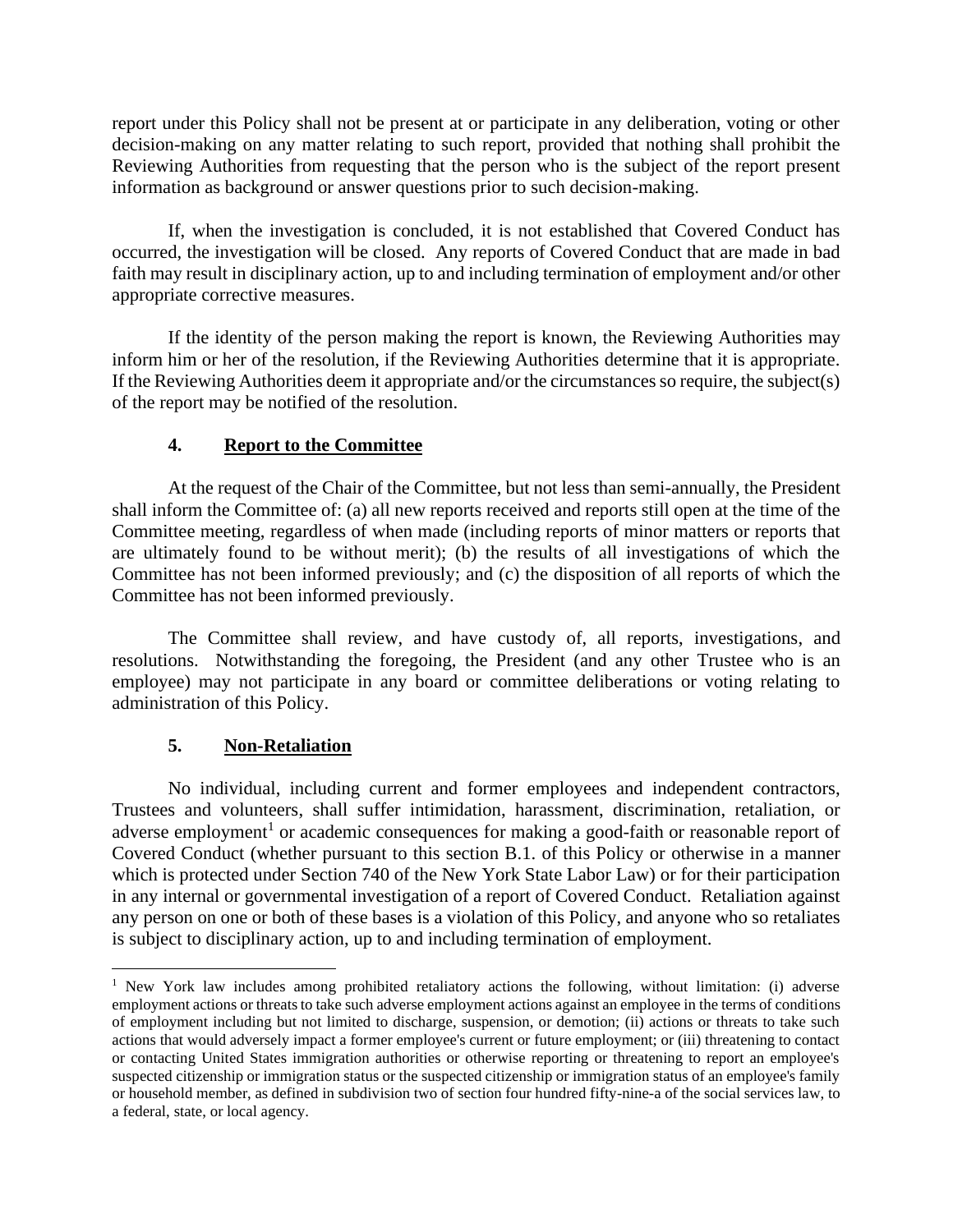## **6. Protection and Retention of Records**

Records relevant to a report and/or investigation will be assembled and secured as soon as possible to protect against alteration, mutilation, destruction, or concealment.

All documents related to reports and/or investigations are confidential and shall be maintained indefinitely. Access to such documents will be granted only on a need-to-know basis and at the discretion of the Committee.

### **7. Distribution of Policy**

This Policy shall be posted on the School's website and at the School's offices in a conspicuous location accessible to employees, volunteers, and students. Notification regarding the rights provided under Section 740 of the New York State Labor Law, which is annexed hereto as Appendix "B", shall be included with such posting, and shall also be posted conspicuously in easily accessible and well-lighted places customarily frequented by employees and applicants for employment at the School.

### **8. Contact Information**

Bill O'Connor Chair, Governance and Nominations Committee Manhattan School of Music 130 Claremont Avenue New York, NY 10027 (917) 763-4680 [wgocon@gmail.com](mailto:wgocon@gmail.com)

Carol Matos Vice President for Administration and Human Relations Manhattan School of Music 130 Claremont Avenue New York, NY 10027 917-493-4450 [cmatos@msmnyc.edu](mailto:cmatos@msmnyc.edu) 

James Gandre President Manhattan School of Music 130 Claremont Avenue New York, NY 10027 917-493-4438 [jgandre@msmnyc.edu](mailto:jgandre@msmnyc.edu)

Tangella Maddox Senior Vice President and Chief Financial Officer Manhattan School of Music 130 Claremont Avenue New York, NY 10027 917-493-4456 [tmaddox@msmnyc.edu](mailto:tmaddox@msmnyc.edu)